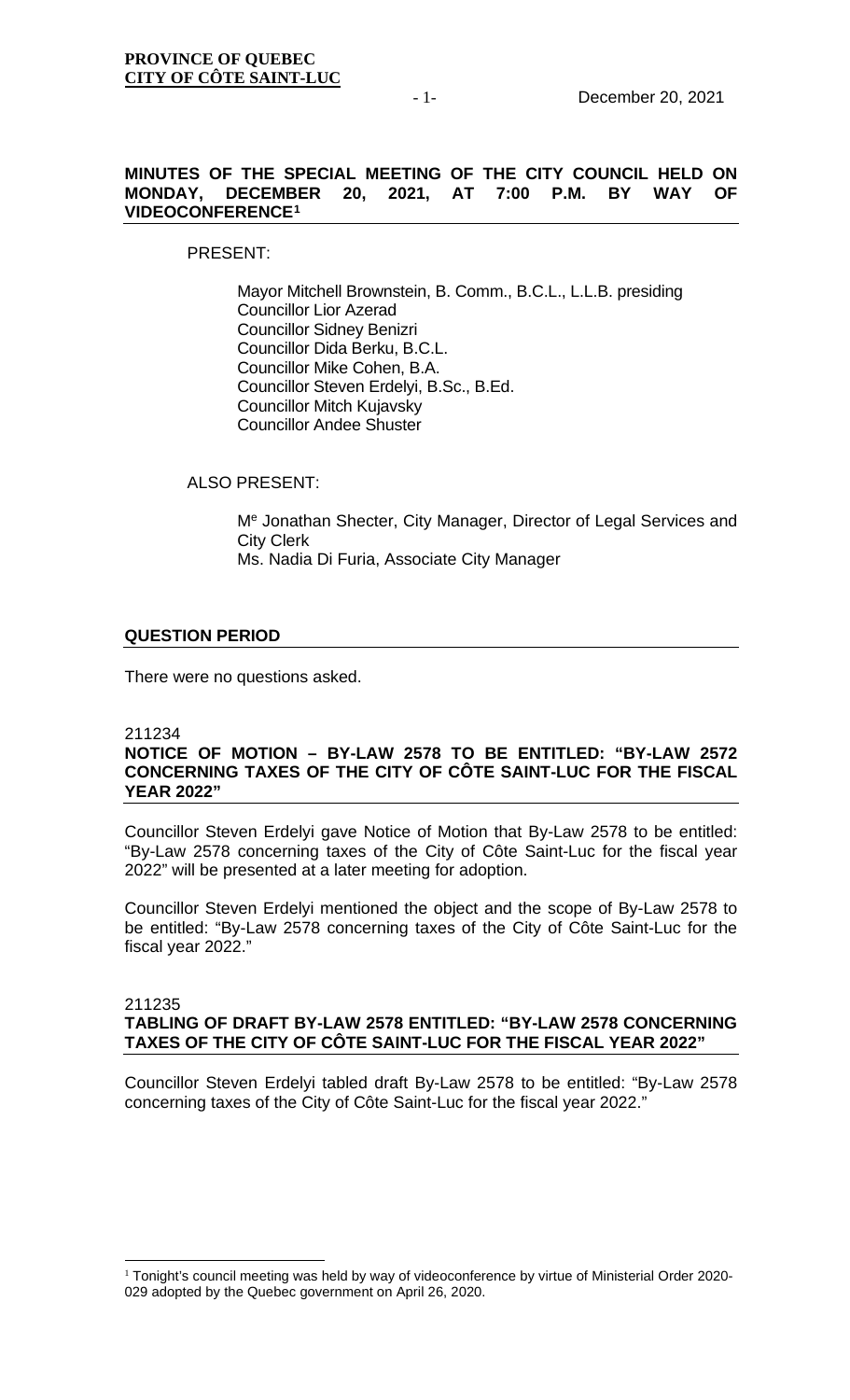#### 211236

## **NOTICE OF MOTION – BY-LAW 2574-1 AMENDING BY-LAW 2574 ENTITLED: "BY-LAW 2574 INSTITUTING A FINANCIAL ASSISTANCE PROGRAM FOR THE PURCHASE AND INSTALLATION OF A HOME ELECTRIC CHARGING STATION" IN ORDER TO AMEND THE SOURCE OF FINANCING TO THE 2022 OPERATING BUDGET**

Councillor Steven Erdelyi gave Notice of Motion that By-Law 2574-1 amending by-Law 2574 entitled: "By-Law 2574 instituting a financial assistance program for the purchase and installation of a home electric charging station" in order to amend the source of financing to the 2022 operating budget will be presented at a later meeting for adoption.

Councillor Steven Erdelyi mentioned the object and the scope of By-Law 2574-1 amending by-law 2574 entitled: "By-Law 2574 instituting a financial assistance program for the purchase and installation of a home electric charging station" in order to amend the source of financing to the 2022 operating budget.

#### 211237

### **TABLING OF DRAFT BY-LAW 2574-1 AMENDING BY-LAW 2574 ENTITLED: "BY-LAW 2574 INSTITUTING A FINANCIAL ASSISTANCE PROGRAM FOR THE PURCHASE AND INSTALLATION OF A HOME ELECTRIC CHARGING STATION" IN ORDER TO AMEND THE SOURCE OF FINANCING TO THE 2022 OPERATING BUDGET**

Councillor Steven Erdelyi tabled draft By-Law 2574-1 amending by-law 2574 entitled: "By-Law 2574 instituting a financial assistance program for the purchase and installation of a home electric charging station" in order to amend the source of financing to the 2022 operating budget.

#### 211238 **APPROVAL OF PROJECTS TO BE FINANCED FROM THE WORKING FUND IN 2022**

WHEREAS Section 569 (2) of the *Cities and Towns Act* (C.Q.L.R., chapter C-19) allows the Council to borrow from the working fund, pending the collection of revenues, in order to pay various capital expenditures;

It was

### MOVED BY COUNCILLOR STEVEN ERDELYI SECONDED BY COUNCILLOR ANDEE SHUSTER

### AND RESOLVED

"THAT, for the 2022 fiscal year, the Côte Saint-Luc City Council approves the borrowing pursuant to a non-interest-bearing loan from its working fund for the following projects;

- 1) Purchase of outdoor ping-pong tables up to a maximum of \$36,000, plus applicable taxes to be amortized over a period of five (5) years;
- 2) Purchase and installation of electric vehicle charging stations up to a maximum of \$39,800, plus applicable taxes to be amortized over a period of five (5) years;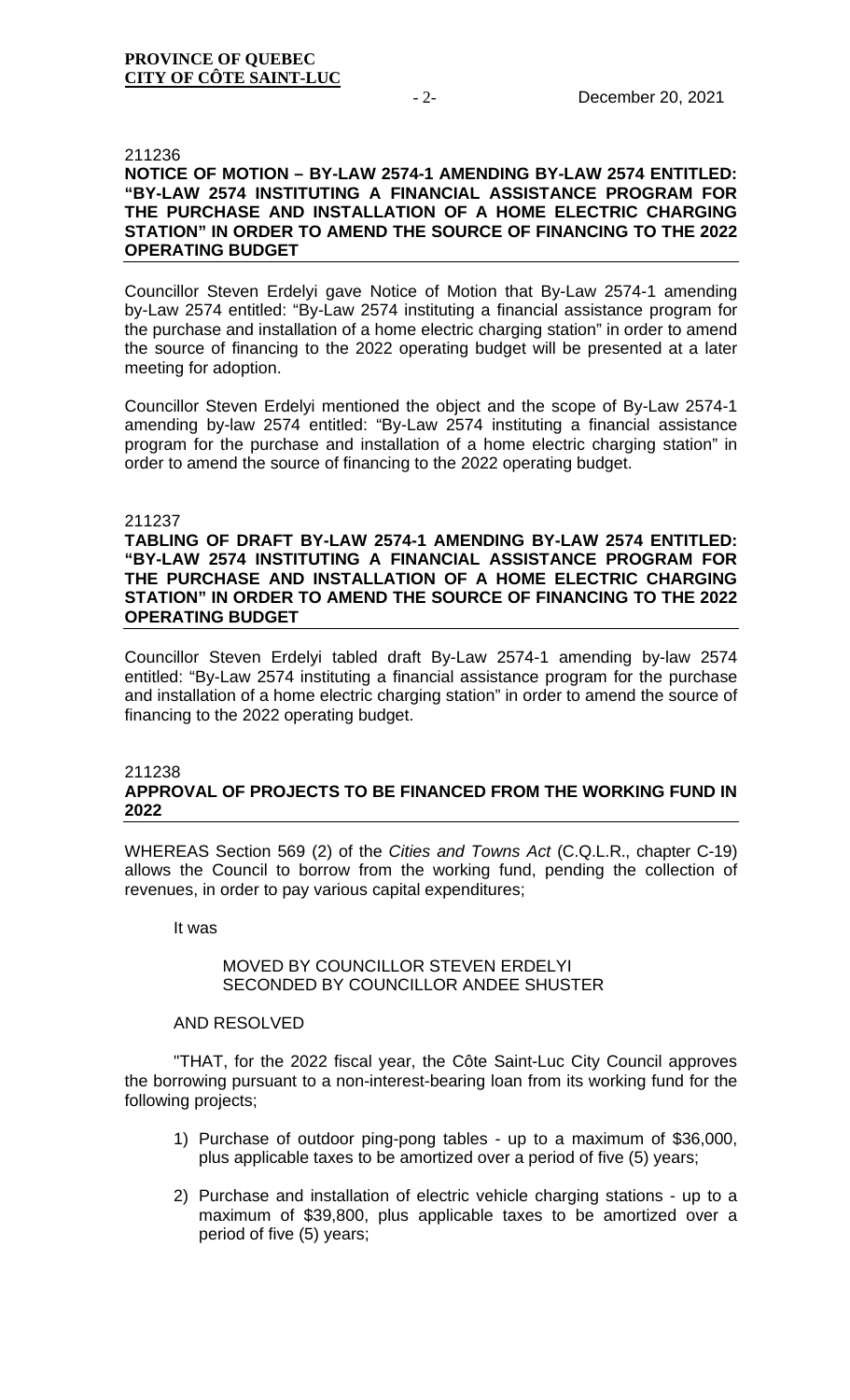- 3) Purchase and installation of a mobility chair at the ACC up to a maximum of \$15,000, plus applicable taxes to be amortized over a period of five (5) years;
- 4) Purchase of tablets/computers for Public Security and EMS up to a maximum of \$58,500, plus applicable taxes to be amortized over a period of five (5) years;
- 5) Purchase of switching system for IT Services up to a maximum of \$55,000, plus applicable taxes to be amortized over a period of five (5) years;
- 6) Purchase and installation of security cameras up to a maximum of \$15,800, plus applicable taxes to be amortized over a period of five (5) years;
- 7) Audio/video equipment upgrades for various conference rooms up to a maximum of \$96,000, plus applicable taxes to be amortized over a period of five (5) years;
- 8) Purchase of computers and accessories up to a maximum of \$50,000, plus applicable taxes to be amortized over a period of five (5) years;
- 9) Purchase of furniture in the Library (AV and fireplace lounges) up to a maximum of \$20,000, plus applicable taxes to be amortized over a period of five (5) years;
- 10) Purchase and installation of video streaming system for the auditorium and council chambers - up to a maximum of \$37,600, plus applicable taxes to be amortized over a period of five (5) years;
- 11) Purchase and installation of building shed(s) for the Public Works yard up to a maximum of \$80,000, plus applicable taxes to be amortized over a period of ten (10) years;

"THAT the City shall provide every year out of its general fund, a sum sufficient to repay the various loans back into the working fund." CARRIED UNANIMOUSLY

211239

**BY-LAW G18-0001-1 ENTITLED: "BY-LAW G18-0001-1 AMENDING BY-LAW G18-0001 ENTITLED: "BY-LAW CONCERNING RULES FOR THE CONDUCT OF COUNCIL MEETINGS OF THE CÔTE SAINT-LUC/ HAMPSTEAD/MONTREAL WEST BOROUGH" IN ORDER TO MODIFY THE TERM OF THE** *MAIRE SUPPLÉANT* **OR** *MAIRESSE SUPPLÉANTE***" - ADOPTION**

It was

MOVED BY COUNCILLOR MIKE COHEN SECONDED BY COUNCILLOR STEVEN ERDELYI

AND RESOLVED: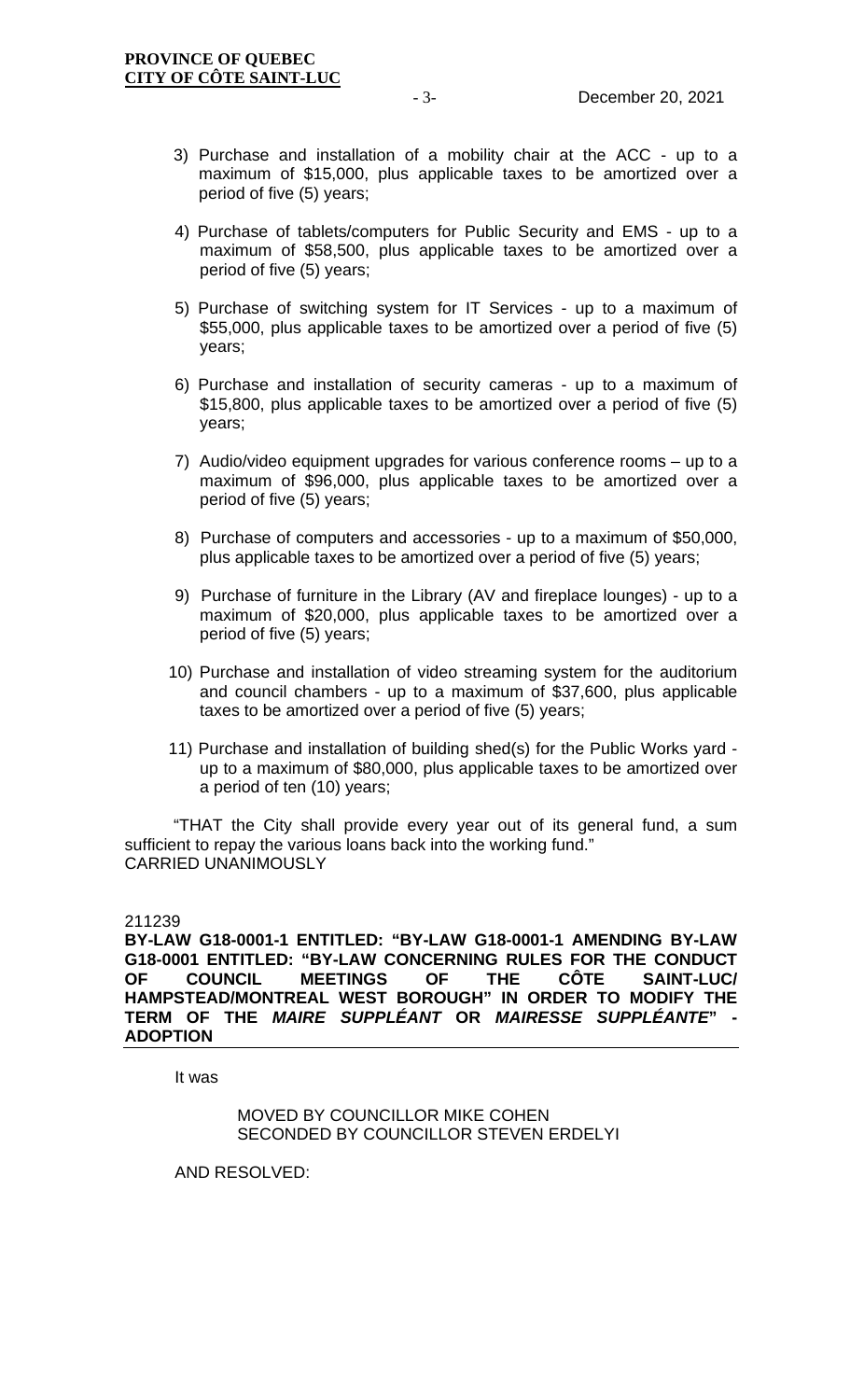"THAT By-Law G18-0001-1 entitled: "By-law G18-0001-1 amending By-law G18-0001 entitled: "By-law concerning rules for the conduct of council meetings of the Côte Saint-Luc/Hampstead/Montreal West Borough" in order to modify the term of the *maire suppléant* or *mairesse suppléante*" be and is hereby adopted." CARRIED BY THE MAJORITY OF THE VOTES WITH COUNCILLOR LIOR AZERAD DISSENTING

#### 211240 **RESOLUTION RATIFYING THE OFFER OF SETTLEMENT FOR A CLAIM RELATED TO THE PROPERTIES LOCATED AT 596 AND 598 WESTLUKE**

WHEREAS on April 25, 2021, the property owners of 596 and 598 Westluke filed a joint claim against the City of Côte Saint-Luc regarding alleged damages related to the replacement of the water service line, sewer line and the repairs of the entrance, the stairs, and the terrace for the aforementioned addresses;

WHEREAS the parties wish to amicably settle for the reimbursement for the replacement of the water service line and the upper landing area, namely the stairs and terrace related to the aforementioned claim;

It was

### MOVED BY COUNCILLOR STEVEN ERDELYI SECONDED BY COUNCILLOR LIOR AZERAD

AND RESOLVED:

"THAT the preamble of this resolution shall form an integral part thereof as if cited hereinafter at length;

THAT the Côte Saint-Luc City Council hereby authorizes the settlement of the aforementioned claim received from the property owners of 596 and 598 Westluke for the following amounts:

- \$1,995.25, including taxes, for Mrs. Florence Rashcovsky Coodin;

- \$1,995.25, including taxes, for Mrs. Ruth Karp; and

- \$3,990.50, including taxes, for Mr. Claude Codjia;

THAT the City Manager, Director of Legal Services and City Clerk or the Assistant Director of Legal Services and Assistant City Clerk be and are hereby authorized to approve and sign any document giving effect to the foregoing;

THAT Treasurer's certificate No. 21-0165, dated December 13, 2021, has been issued by the City Treasurer attesting to the availability of funds to cover the above-described expenses." CARRIED UNANIMOUSLY

211241

# **RESOLUTION ON THE DEFINITION OF QUEBEC'S ENGLISH-SPEAKING COMMUNITY**

WHEREAS during his inaugural address to the National Assembly on October 19, 2021, Premier François Legault stated:

"*I want to speak to the historic English-speaking community of Quebec. You are an integral part of Quebec. As a historic community, you have your own*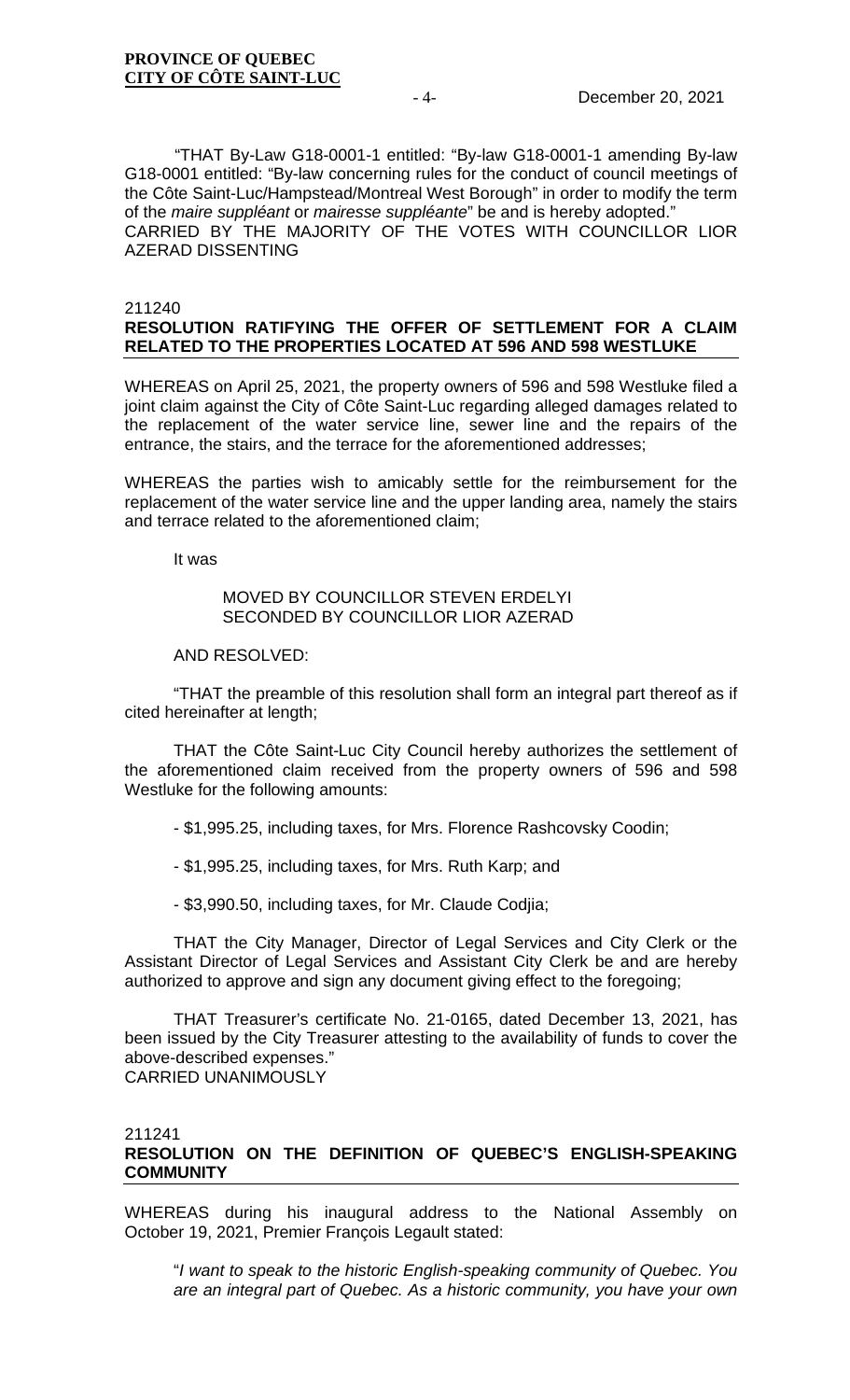*institutions: Schools, colleges, universities, hospitals, the media. Canada's francophone minorities dream of mastering so many institutions. No minority in Canada is better served than English-speaking Quebecers and we are proud of that*."

WHEREAS the following day Premier Legault defined the historic English-speaking community as those individuals who are eligible for English schooling in Quebec;

WHEREAS eligibility to attend school in English in Quebec is not in any way linked to the language of the student or the parent. Rather, it is linked to the language of instruction received by the parent or the educational pathway of the student or his or her siblings. Meanwhile, ironically, Francophones who attended English schools and their children would be provided the right to receive government services in English;

WHEREAS the use of the "English-eligible" category in Bill 96 is grossly underinclusive – eliminating the right to access services in English for between 300,000 and 500,000 English-speaking Quebecers – and is entirely disconnected from the community's self-identification;

WHEREAS under international norms minorities define themselves; they are not defined by the state;

WHEREAS any attempt to discriminate by creating categories of citizens then deemed eligible to receive certain government services is deeply troublesome from a public governance perspective;

WHEREAS English-speaking Quebecers are full and contributing members of Quebec society who are committed to building an inclusive Quebec where French is the common language;

It was

### MOVED BY COUNCILLOR STEVEN ERDELYI SECONDED BY COUNCILLOR ANDEE SHUSTER

### AND RESOLVED:

"THAT any attempt by the Government of Quebec to define the Englishspeaking Quebecers as an "historic" community or limit their right to receive government communications and services in English is profoundly objectionable. Furthermore, rights and services should never be based on eligibility for English instruction."

CARRIED UNANIMOUSLY

### 211242 **HUMAN RESOURCES – DISMISSAL OF MANAGEMENT EMPLOYEE**

It was

### MOVED BY COUNCILLOR DIDA BERKU SECONDED BY COUNCILLOR MITCH KUJAVSKY

AND RESOLVED:

"THAT the Côte Saint-Luc City Council approves the dismissal of employee 2002, effective immediately, December 20, 2021;